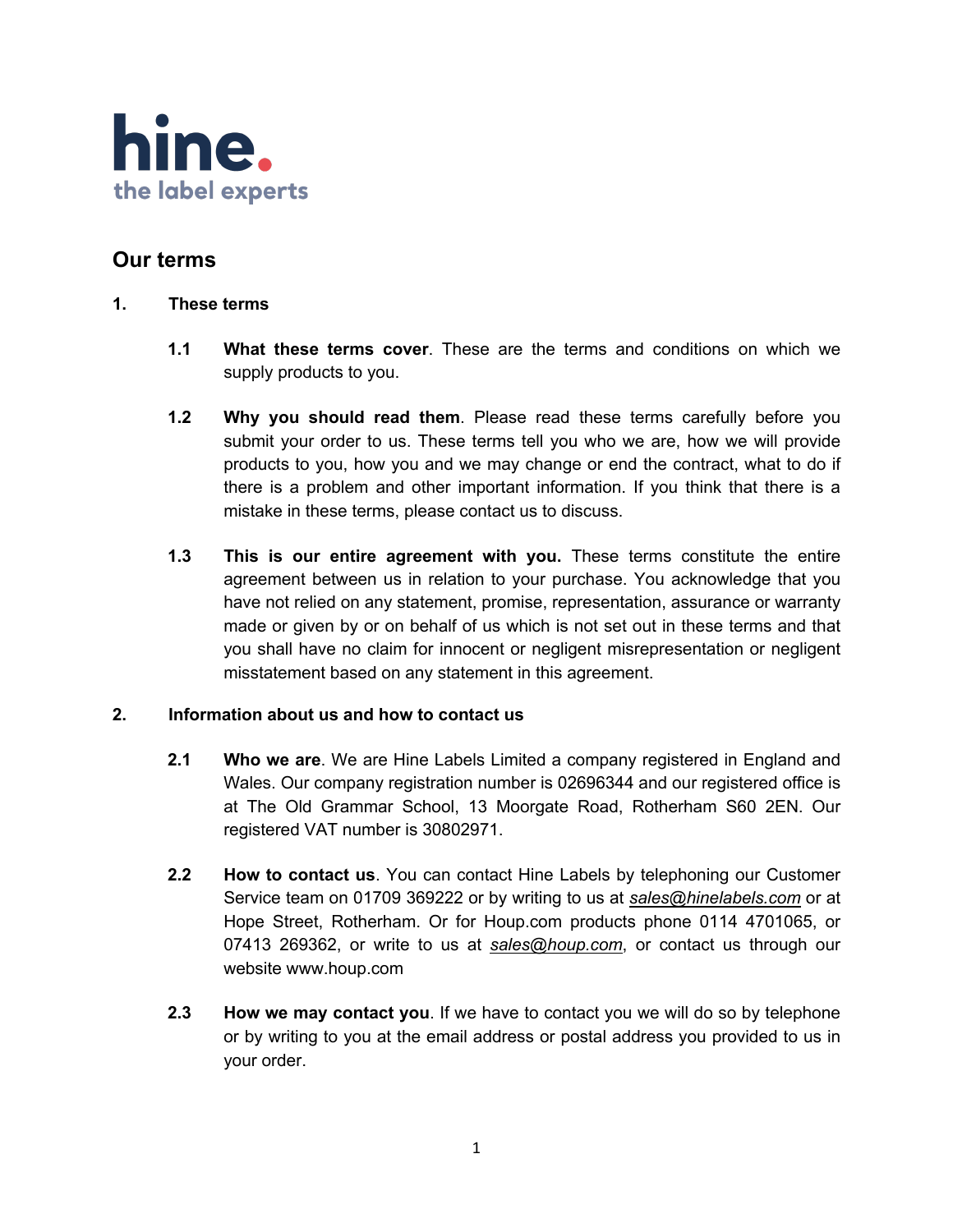**2.4 "Writing" includes emails**. When we use the words "writing" or "written" in these terms, this includes emails.

# **3. Our contract with you**

- **3.1 How we will accept your order**. Our acceptance of your order (**"the Order"**) will take place when we email you to accept it, at which point a contract will come into existence between you and us (**"the Contract"**).
- **3.2 If we cannot accept your order**. If we are unable to accept your Order, we will inform you of this and will not charge you for the product. This might be because the product is out of stock, because of unexpected limits on our resources which we could not reasonably plan for, because a credit reference we have obtained for you does not meet our minimum requirements, because we have identified an error in the price or description of the product or because we are unable to meet a delivery deadline you have specified.
- **3.3 Your order number**. We will assign an order number to your Order and tell you what it is when we accept your Order. It will help us if you can tell us the order number whenever you contact us about your Order.
- **3.4** These terms apply to the Contract to the exclusion of any other terms that you seek to impose or incorporate, or which are implied by law, trade custom, practice or course of dealing.
- **3.5** Any quotation given by us shall not constitute an offer, and is only valid for a period of one calendar month from its date of issue.
- **3.6** Our employees or agents are not authorised to make any representations concerning the products unless confirmed by us in writing. In entering into the Contract, you acknowledge that you do not rely on, and waive any claim for breach of, any such representations which are not so confirmed.
- **3.7** Any advice or recommendation given by us or our employees or agents to you or your employees or agents as to the storage, application or use of the products, which is not confirmed in writing by us is followed or acted upon entirely at your own risk, and accordingly we shall not be liable for any such advice or recommendation which is not so confirmed.
- **3.8** Any typographical, clerical or other error or omission in any sales literature, quotation, price list, acceptance of offer, invoice or other document or information issued by us shall be subject to correction without any liability on the part of us.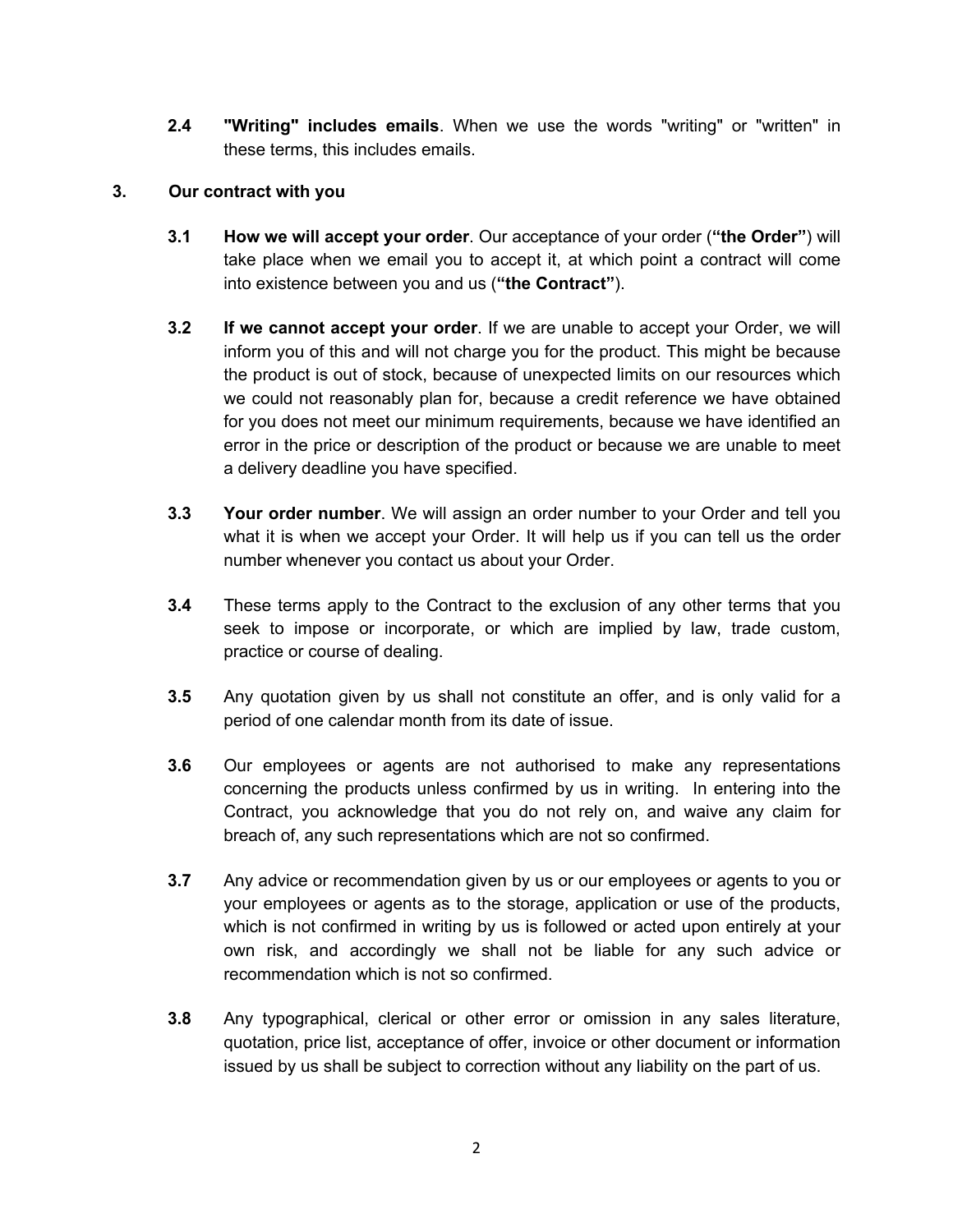**3.9** You may not cancel or amend any outstanding orders for goods already made or in the process of being made or for goods to be made from materials specifically ordered for the execution of such orders except with our agreement in writing and on the terms that you shall indemnify us in full against all loss (including loss of profit), costs (including the costs of all labour and materials used), damages, charges and expenses incurred by us as a result of cancellation.

# **4. Our products**

- **4.1 Products may vary slightly from their pictures**. The images of the products on our website or in our brochure are for illustrative purposes only. Although we have made every effort to display the colours accurately, we cannot guarantee that a device's display of the colours or a picture in our brochure accurately reflects the colour of the products. Your product may vary slightly from those images. Although we have made every effort to be as accurate as possible, because our products are handmade, all sizes, weights, capacities, dimensions and measurements indicated on our website have a 10% tolerance.
- **4.2 Product packaging may vary**. The packaging of the product may vary from that shown in images on our website or in our brochure.
- **4.3 Making sure your measurements are accurate**. To the extent that the products are to be manufactured in accordance with a goods specification for the products, including any relevant plans or drawings that is agreed by you and us (**"Goods Specification"**) you shall indemnify us against all liabilities, costs, expenses, damages and losses (including any direct, indirect or consequential losses, loss of profit, loss of reputation and all interest, penalties and legal costs (calculated on a full indemnity basis) and all other professional costs and expenses) suffered or incurred by us arising out of or in connection with any claim made against us for actual or alleged infringement of a third party's intellectual property rights arising out of or in connection with our use of the Goods Specification. This clause 4.3 shall survive termination of the Contract.
- **4.4** We reserve the right to amend the Goods Specification if required by any applicable statutory or regulatory requirement, and we shall notify you in any such event.

# **5. Your rights to make changes**

**5.1** If you wish to make a change to the product you have ordered please contact us before you approve the proof of the product we shall produce. We will let you know if the change is possible. If it is possible we will let you know about any changes to the price of the product, the timing of supply or anything else which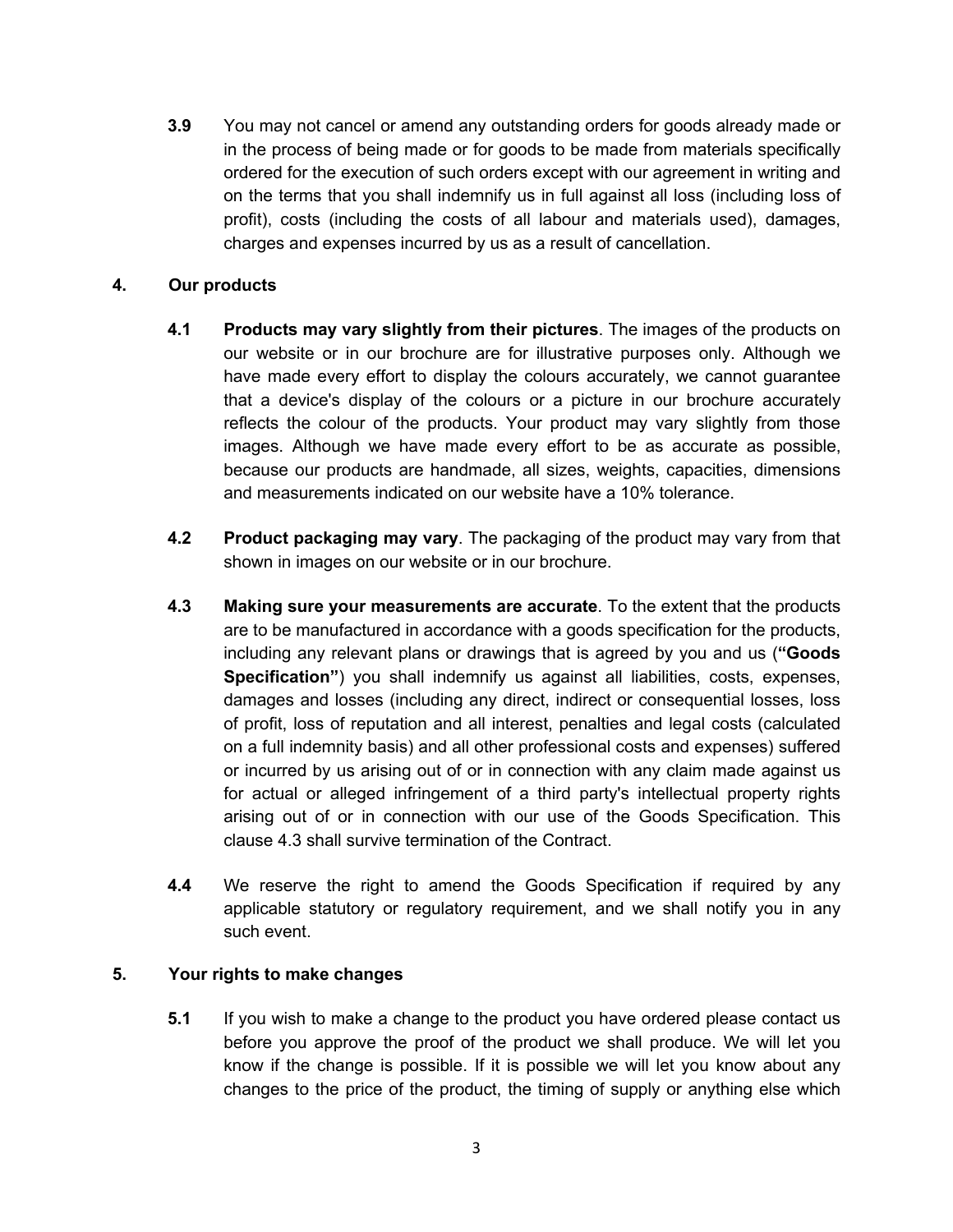would be necessary as a result of your requested change and ask you to confirm whether you wish to go ahead with the change.

**5.2** You may not cancel or amend any outstanding orders for products already made or in the process of being made or for goods to be made from materials specifically ordered for the execution of such orders except with the agreement in writing from us and on the terms that you shall indemnify us in full against all loss (including loss of profit), costs (including the costs of all labour and materials used), damages, charges and expenses incurred by us as a result of cancellation.

# **6. Our rights to make changes**

- **6.1 Minor changes to the products**. We may change the product:
	- (a) to reflect changes in relevant laws and regulatory requirements; and
	- (b) to implement minor technical adjustments and improvements,. These changes will not affect your use of the product.
- **6.2 More significant changes to the products and these terms**. In addition, we may make the following changes to these terms or the product, but if we do so we will notify you and you may then contact us to end the contract before the changes take effect and receive a refund for any products paid for but not received.

#### **7. Providing the products**

- **7.1 Delivery costs**. The costs of delivery are included in our quotation unless otherwise stated in the course of email exchanges.
- **7.2 When we will provide the products**. We will contact you to agree a delivery date.
- **7.3 We are not responsible for delays outside our control**. If our supply of the products is delayed by an event outside our control then we will contact you as soon as possible to let you know and we will take steps to minimise the effect of the delay. Provided we do this we will not be liable for delays caused by the event, but if there is a risk of substantial delay you may contact us to end the contract and receive a refund for any products you have paid for but not received.
- **7.4 Collection by you**. If you have asked to collect the products from our premises at Hope Street, Rotherham S60 1LH, you can collect them from us at any time during our normal working hours on weekdays (excluding public holidays) and Saturdays.sl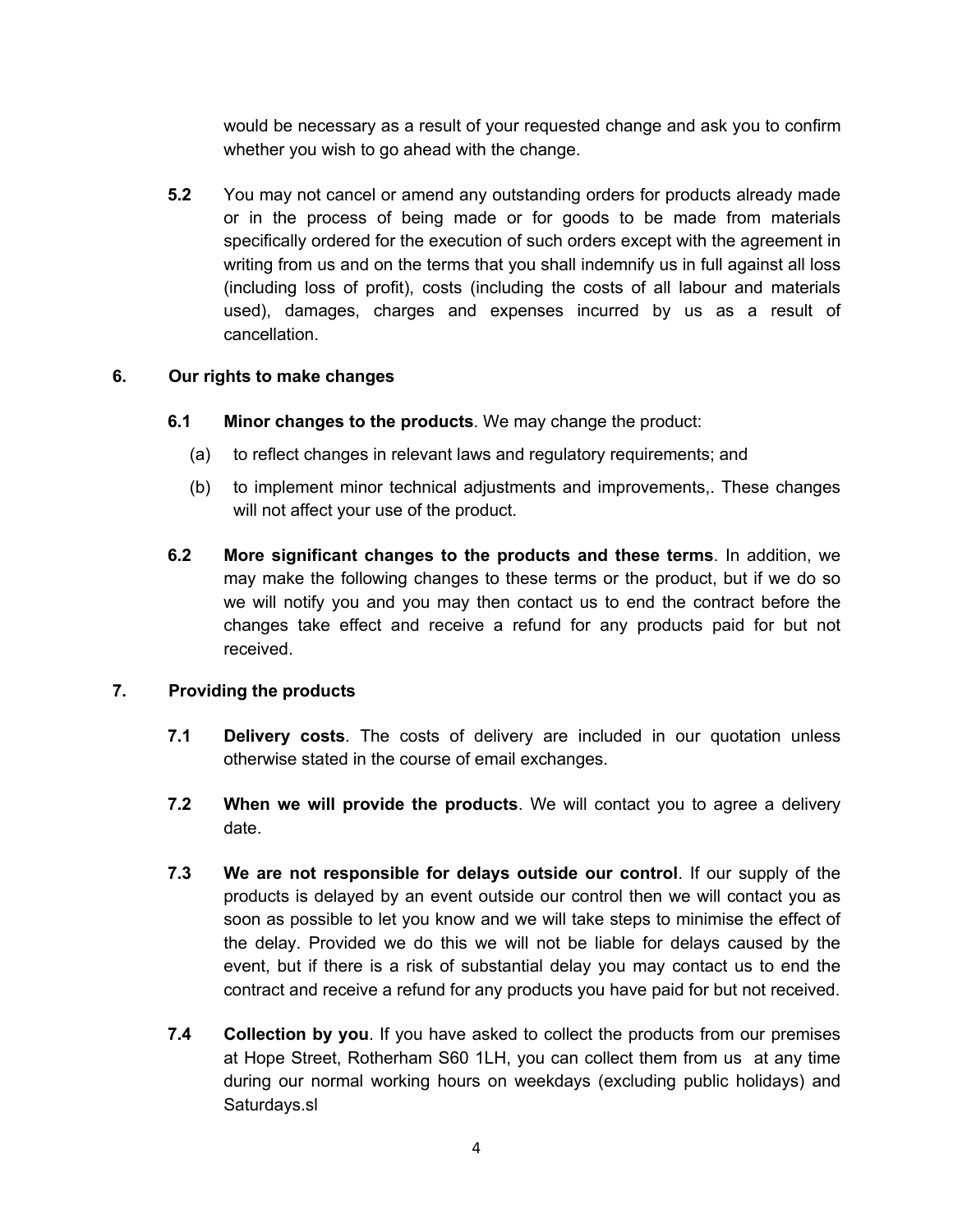- **7.6** We shall ensure that:
	- (a) each delivery of the Products is accompanied by a delivery note that shows the date of the Order, the type and quantity of the Products (including the code number of the Products, where applicable), special storage instructions (if any) and, if the Products are being delivered by instalments, the outstanding balance of Products remaining to be delivered; and
	- (b) You shall make any such packaging materials available for collection at such times as we shall reasonably request. Returns of packaging materials shall be at our expense.
- **7.7** You can collect the Products from our premises at Hope Street, Rotherham, S60 1LH or such other location as may be advised by us prior to delivery within three Business Days of us notifying you that the Products are ready or if some other place for delivery is agreed by us, by us delivering the Products to that place (**Delivery Location**) and delivery of the Products shall be completed on the completion of loading or unloading of the Goods at the Delivery Location.
- **7.8** Any dates quoted for delivery are approximate only, and the time of delivery is not of the essence. We shall not be liable for any delay in delivery of the Products that is caused by a Force Majeure Event or your failure to provide us with adequate delivery instructions or any other instructions that are relevant to the supply of the Products.
- **7.9** If we fail to deliver the Products, our liability shall be limited to the costs and expenses incurred by you in obtaining replacement Products of similar description and quality in the cheapest market available, less the price of the Products. We shall have no liability for any failure to deliver the Products to the extent that such failure is caused by a Force Majeure Event or the Customer's failure to provide us with adequate delivery instructions or any other instructions that are relevant to the supply of the Products.
- **7.10** If you fail to take or accept delivery of the Products within three Business Days of us notifying you that the Products are ready, then, except where such failure or delay is caused by a Force Majeure Event or our failure to comply with our obligations under the Contract in respect of the Products:
	- (a) delivery of the Products shall be deemed to have been completed at 9.00 am on the third Business Day after the day on which we notified you that the Products were ready; and

**7.5**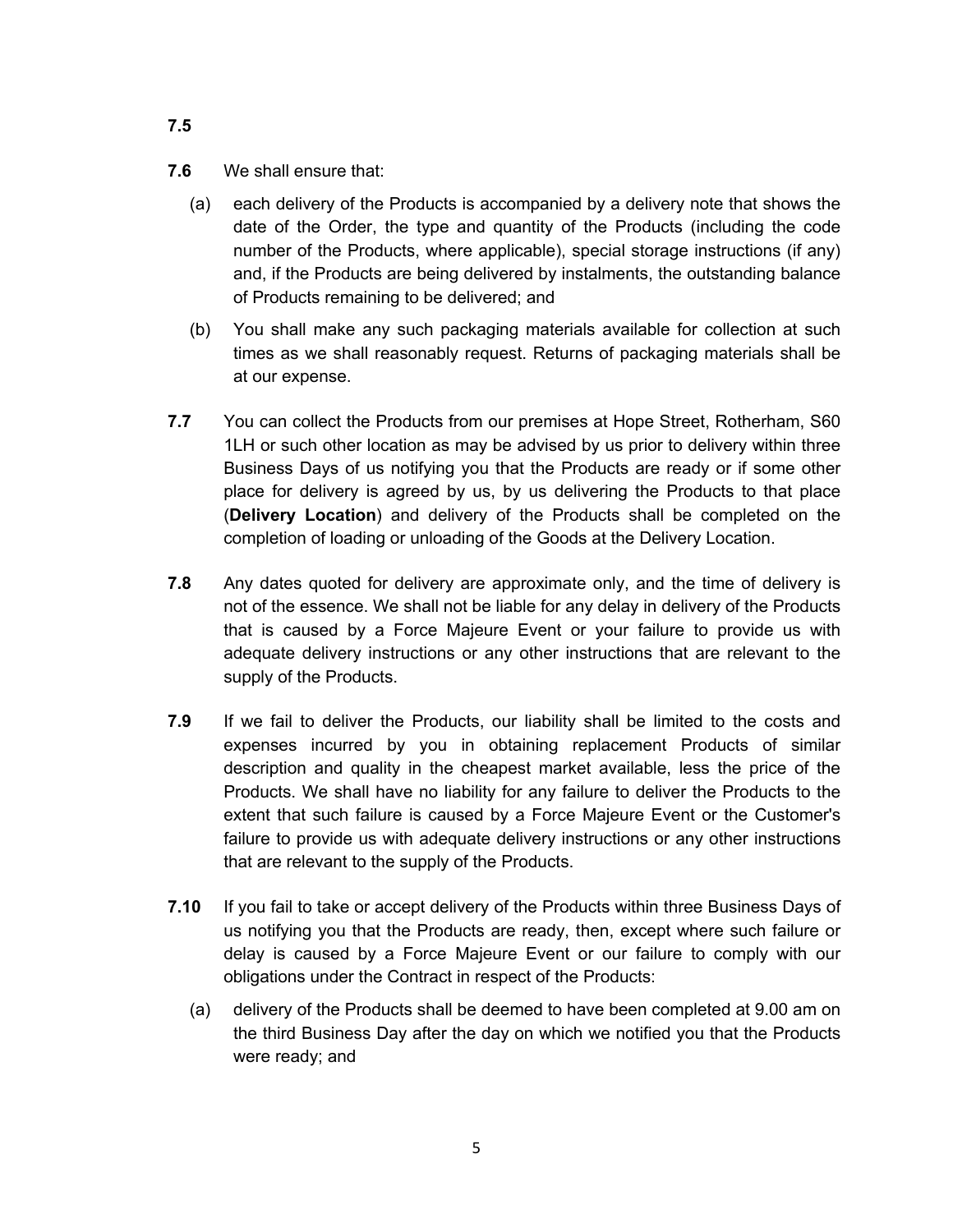- (b) we shall store the Products until delivery takes place, and charge you for all related costs and expenses (including insurance).
- **7.11** If ten Business Days after the day on which we notified you that the Products were ready for delivery you have not taken or accepted delivery of them, we may resell or otherwise dispose of part or all of the Products and, after deducting reasonable storage and selling costs, charge you for any shortfall below the price of the Products.
- **7.12** If we deliver up to and including 5% more or less than the quantity of Products ordered you may not reject them, but on receipt of notice from the Customer that the wrong quantity of Goods was delivered, a pro rata adjustment shall be made to the invoice.
- **7.13** We may deliver the Products by instalments, which shall be invoiced and paid for separately. Each instalment shall constitute a separate contract. Any delay in delivery or defect in an instalment shall not entitle you to cancel any other instalment.
- **7.14 When you become responsible for the Products**. A product will be your responsibility from the time we deliver the product to the address you gave us or you or a carrier organised by you collect it from us.
- **7.15 When you own Products**. You own a product once we have received payment in full for the Products delivered under this contract and Products delivered under all other contracts with you.
- **7.16 What will happen if you do not give required information to us**. We may need certain information from you so that we can supply the products to you, for example do you have appropriate lifting equipment, what time you require delivery, who will be available to take delivery and sign for the delivery. If so, this will have been told to you over the telephone or set out in our brochure or on our website or told to you in the course of email exchanges. We will contact you to ask for this information. If you do not give us this information within a reasonable time of us asking for it, or if you give us incomplete or incorrect information, we may either end the contract (and clause 10.2 will apply) or make an additional charge of a reasonable sum to compensate us for any extra work that is required as a result. We will not be responsible for supplying the products late or not supplying any part of them if this is caused by you not giving us the information we need within a reasonable time of us asking for it.
- **7.17 Reasons we may suspend the supply of products to you**. We may have to suspend the supply of a product to: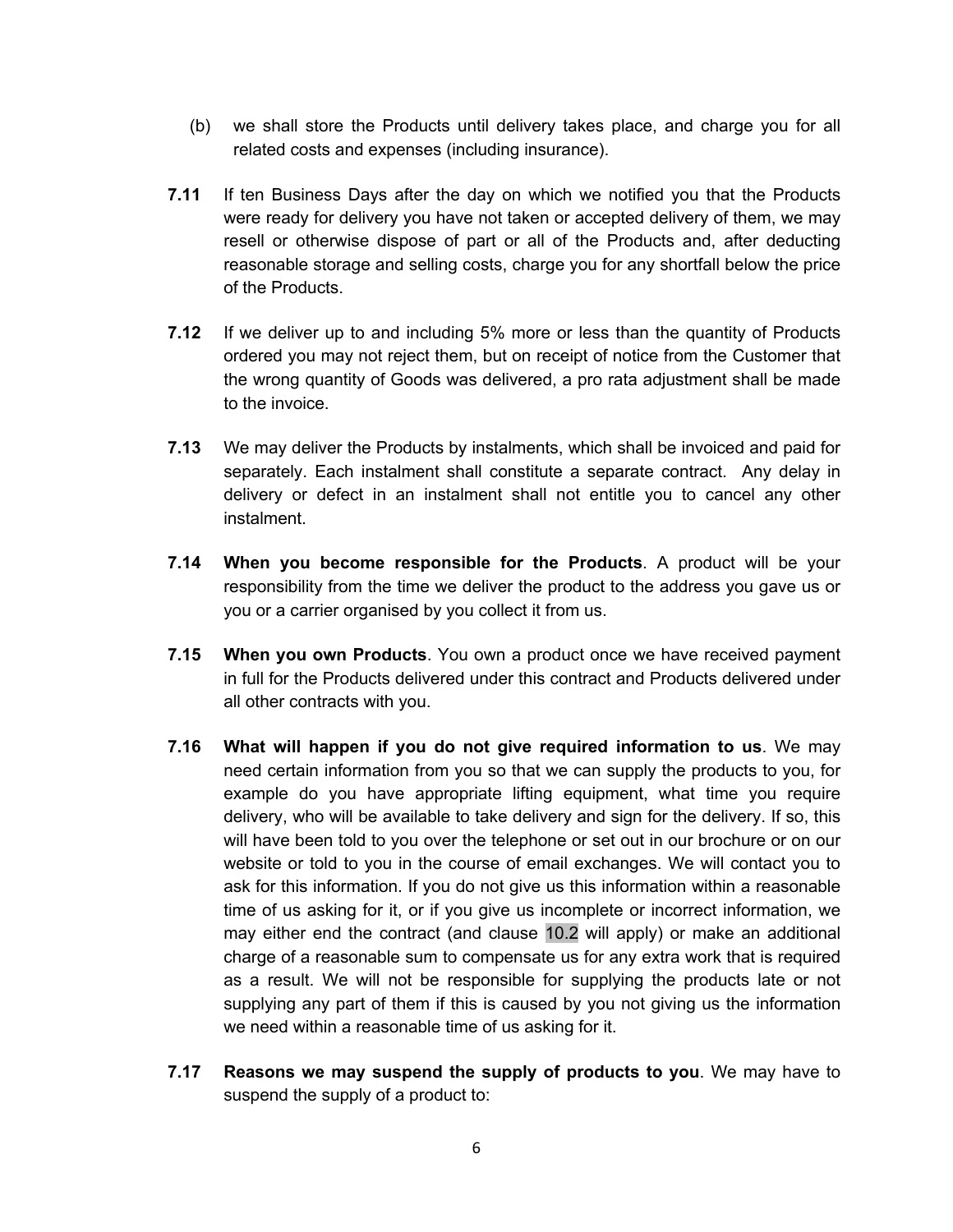- (a) deal with technical problems or make minor technical changes;
- (b) update the product to reflect changes in relevant laws and regulatory requirements;
- (c) make changes to the product as requested by you or notified by us to you (see clause 6).
- **7.18 Your rights if we suspend the supply of products**. We will contact you in advance to tell you we will be suspending supply of the product, unless the problem is urgent or an emergency. You may contact us to end the contract for a product if we suspend it, or tell you we are going to suspend it, in each case for a period of more than four week and we will refund any sums you have paid in advance for the product less all reasonable costs incurred by us in respect of the period after you end the contract.
- **7.19 We may also suspend supply of the products if you do not pay**. If you do not pay us for the products when you are supposed to (see clause **Error! Reference source not found.**), we may suspend supply of the products until you have paid us the outstanding amounts. We will contact you to tell you we are suspending supply of the products. We will not suspend the products where you dispute the unpaid invoice (see clause 0). We will not charge you for the products during the period for which they are suspended. As well as suspending the products we can also charge you interest on your overdue payments (see clause 14.5).

#### **8. Your rights to end the contract**

- **8.1 You can always end your contract with us**. Subject to clause 3.9 your rights when you end the contract will depend on what you have bought, whether there is anything wrong with it, how we are performing and when you decide to end the contract:
	- **(a) If what you have bought is faulty or misdescribed you may have a legal right to end the contract** (or to get the product repaired or replaced or a service re-performed or to get some or all of your money back), **see** clause 15;
	- **(b) If you want to end the contract because of something we have done or have told you we are going to do, see** clause 8.2;
	- **(c) In all other cases (if we are not at fault) – see clause 8.6.**
- **8.2 Ending the contract because of something we have done or are going to do**. If you are ending a contract for a reason set out at (a) to (e) below the contract will end immediately and we will refund you in full for any products which have not been provided. The reasons are: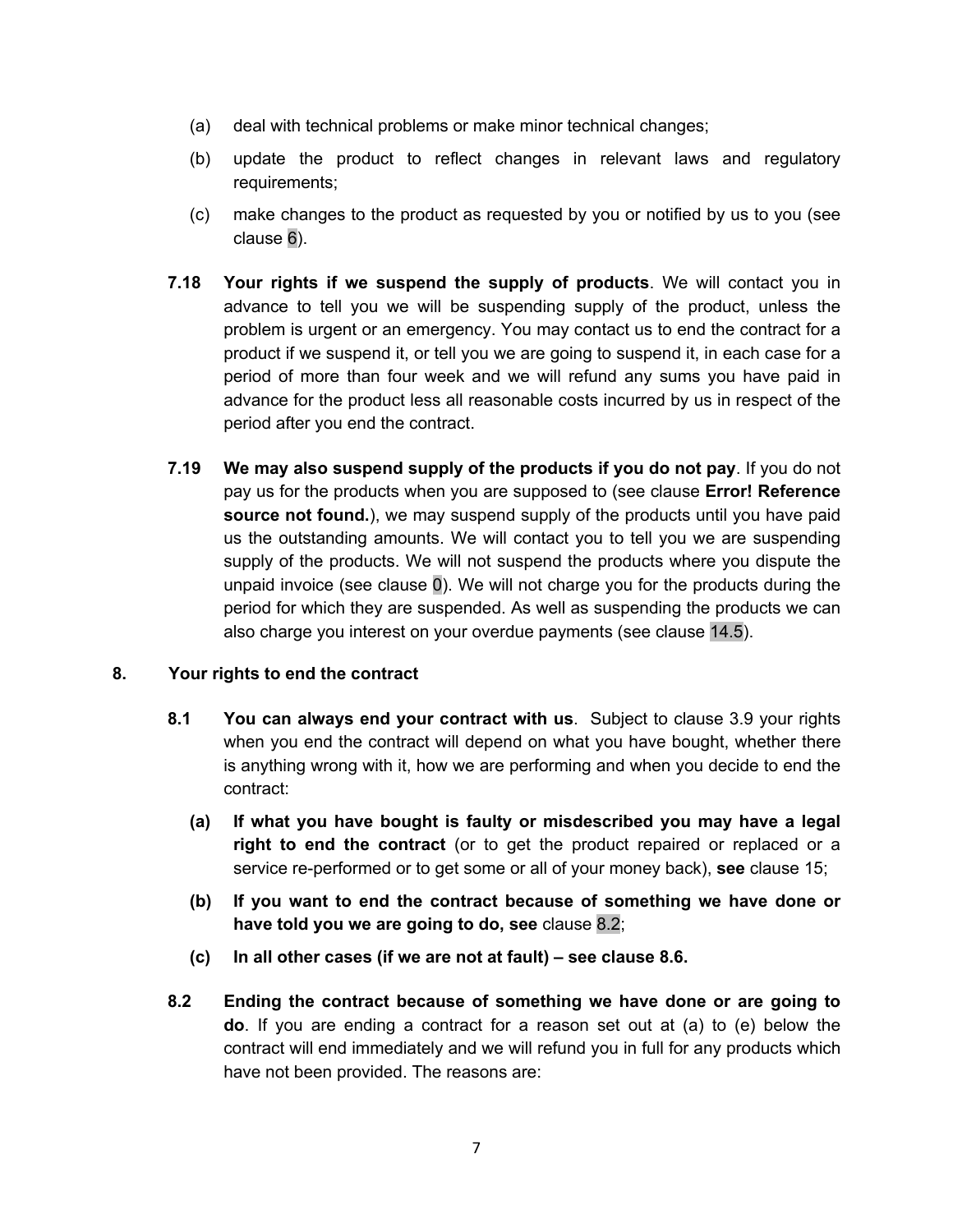- (a) we have told you about an upcoming change to the product or these terms which you do not agree to (see clause 6.2);
- (b) we have told you about an error in the price or description of the product you have ordered and you do not wish to proceed;
- (c) there is a risk that supply of the products may be significantly delayed because of events outside our control;
- (d) we have suspended supply of the products for technical reasons, or notify you we are going to suspend them for technical reasons, in each case for a period of more than four weeks; or
- (e) you have a legal right to end the contract because of something we have done wrong.
- **8.3 When you don't have the right to change your mind**. You do not have a right to change your mind in respect of:
	- (a) bespoke products produced to your Goods Specification;
	- (b) orders for Pouch Products we manufacture;
	- (c) products sealed for health protection or hygiene purposes, once these have been unsealed after you receive them;
	- (d) any products which become mixed inseparably with other items after their delivery; and
	- (e) products where some of the products delivered have already been used.

# **9. How to end the Contract with us**

- **9.1 Tell us you want to end the Contract**. To end the contract with us, please let us know by doing one of the following:
- **9.2 Phone or email**. Call customer services on 01709 369222 or email us at sales@hinelabels.com. Or for Houp.com products phone 0114 4701065, or 07413 269362, or write to us at *sales@houp.com*, or contact us through our website www.houp.com

 Please provide details of what you bought, when you ordered or received it and your name and address.

**9.3 Returning products after ending the Contract**. If you end the contract for any reason after products have been dispatched to you or you have received them, you must return all of them to us. You must either return the goods to where you bought them, post them back to us at Hope Street, Rotherham or (if they are not suitable for posting) allow us to collect them from you. Please call customer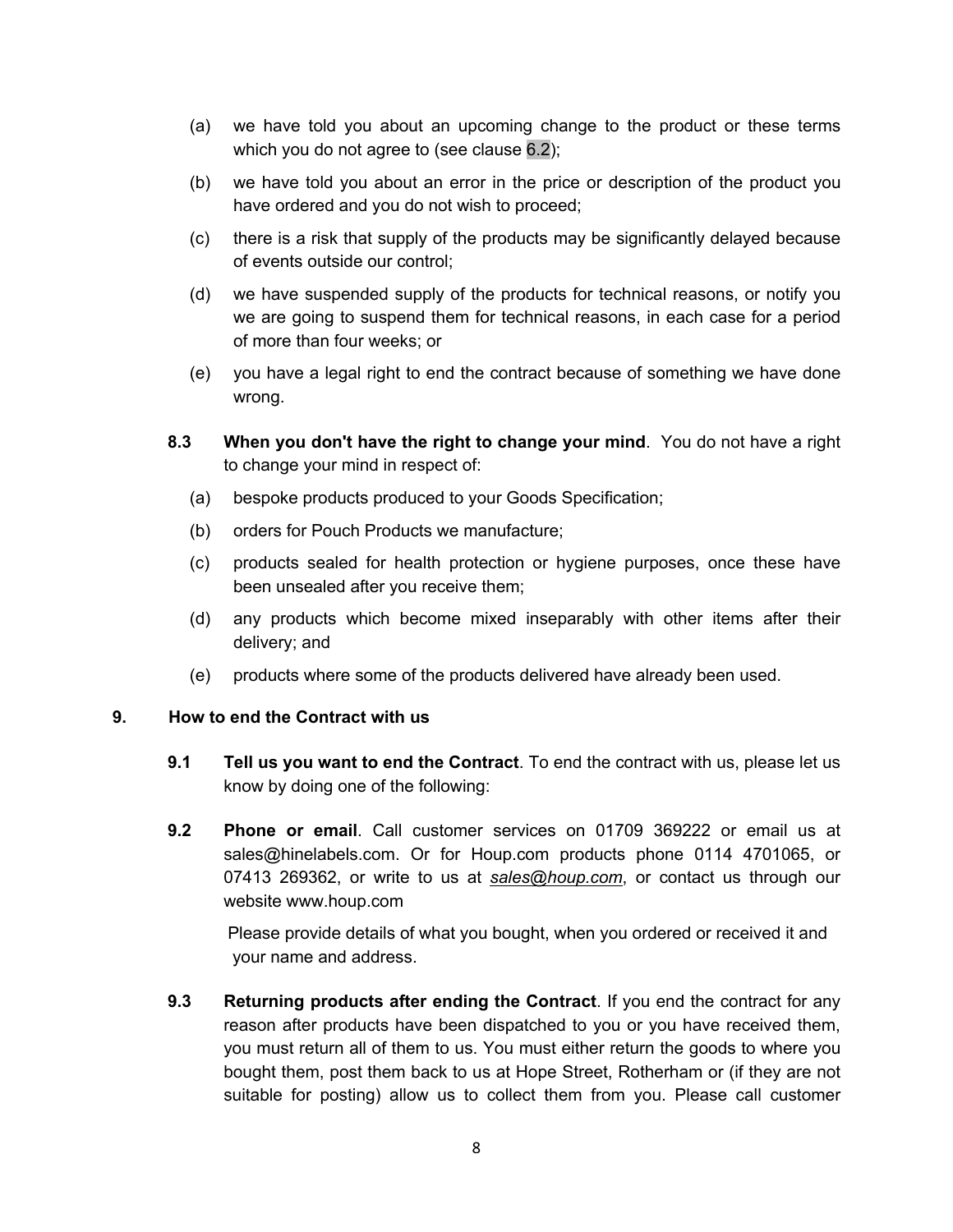services on 01709 369222 or email us at sales@hinelabels.com for a return label or to arrange collection. Or for Houp.com products phone 0114 4701065, or 07413 269362, or write to us at *sales@houp.com*, or contact us through our website www.houp.com

- **9.4 When we will pay the costs of return**. We will pay the costs of return:
	- (a) if the products are faulty or misdescribed;
	- (b) if you are ending the contract because we have told you of an upcoming change to the product or these terms, an error in pricing or description, a delay in delivery due to events outside our control or because you have a legal right to do so as a result of something we have done wrong; or

In all other circumstances you must pay the costs of return.

- **9.5 What we charge for collection**. If you are responsible for the costs of return and we are collecting the product from you, we will charge you the direct cost to us of collection.
- **9.6 How we will refund you**. If you are entitled to a refund we will refund you the price you paid for the products including delivery costs, by the method you used for payment provided that all products supplied to you have been returned. However, we may make deductions from the price, as described below subject to clause 8.6.
- **9.7 When your refund will be made**. We will make any refunds due to you as soon as possible.

#### **10. Our rights to end the contract**

- **10.1 We may end the contract if you break it**. We may end the contract for a product at any time by writing to you if:
	- (a) you do not make any payment to us when it is due and you still do not make payment within one day of us reminding you that payment is due;
	- (b) you do not, within a reasonable time of us asking for it, provide us with information that is necessary for us to provide the products, such as the information referred to in paragraph 7.7 of the terms;
	- (c) you do not, within a reasonable time, allow us to deliver the products to you or collect them from us.
- **10.2** Without affecting any other right or remedy available to it, either party may terminate the Contract with immediate effect by giving written notice to the other party if: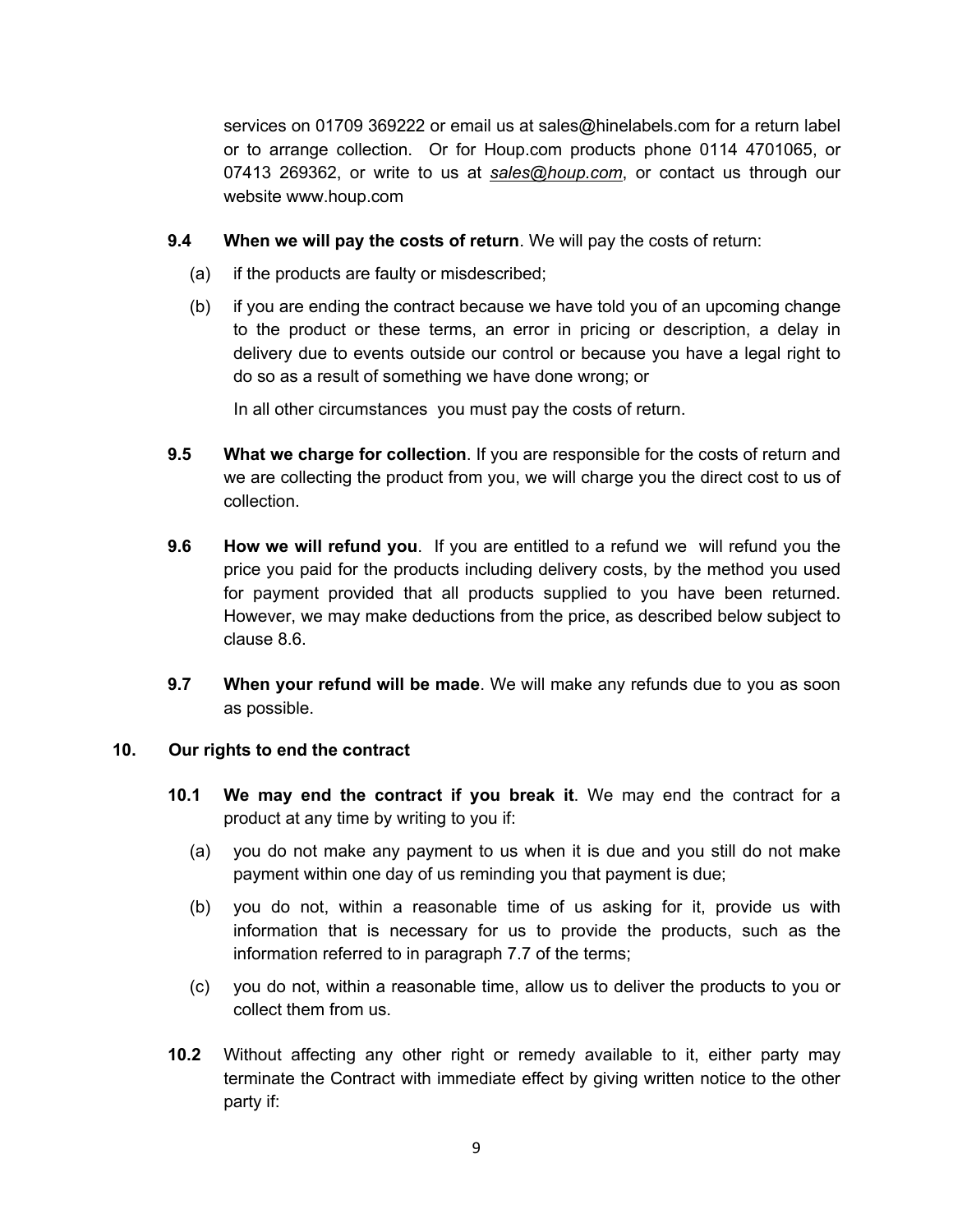- (a) the other party commits a material breach of its obligations under the Contract and (if such breach is remediable) fails to remedy that breach within 10 days after receipt of notice in writing to do so;
- (b) the other party takes any step or action in connection with its entering administration, provisional liquidation or any composition or arrangements with its creditors (other than in relation to a solvent restructuring), being wound up (whether voluntarily or by order of the court, unless for the purpose of a solvent restructuring), having a receiver appointed to any of its assets or ceasing to carry on business or, if the step or action is taken in another jurisdiction, in connection with any analogous procedure in the relevant jurisdiction;
- (c) the other party suspends, threatens to suspend, ceases or threatens to cease to carry on all or a substantial part of its business; or
- (d) the other party's financial position deteriorates to such an extent that in the terminating party's opinion the other party's capability to adequately fulfil its obligations under the Contract has been placed in jeopardy.
- (e) and without affecting any other right or remedy available to it, we may terminate the Contract with immediate effect by giving written notice to you if you fail to pay any amount due under the Contract on the due date for payment
- (f) without affecting any other right or remedy available to it, we may suspend all further deliveries of Products under the Contract or any other contract between you and us if you fail to pay any amount due under the Contract on the due date for payment, you become subject to any of the events listed in clause 10.2(b) to clause 10.2(d) or we reasonably believe that you are about to become subject to any of them.
- **10.3 You must compensate us if you break the contract**. If we end the contract in the situations set out in clause 10.1 we will refund any money you have paid in advance for products we have not provided but we may deduct or charge you reasonable compensation for the net costs we will incur as a result of your breaking the contract. We also reserve the right to destroy any goods not paid for.
- **10.4 We may withdraw the product**. We may write to you to let you know that we are going to stop providing the product. We will let you know at least seven days in advance of our stopping the supply of the product and will refund any sums you have paid in advance for products which will not be provided.

# **11. Consequences of Termination**

**11.1** On termination of the Contract: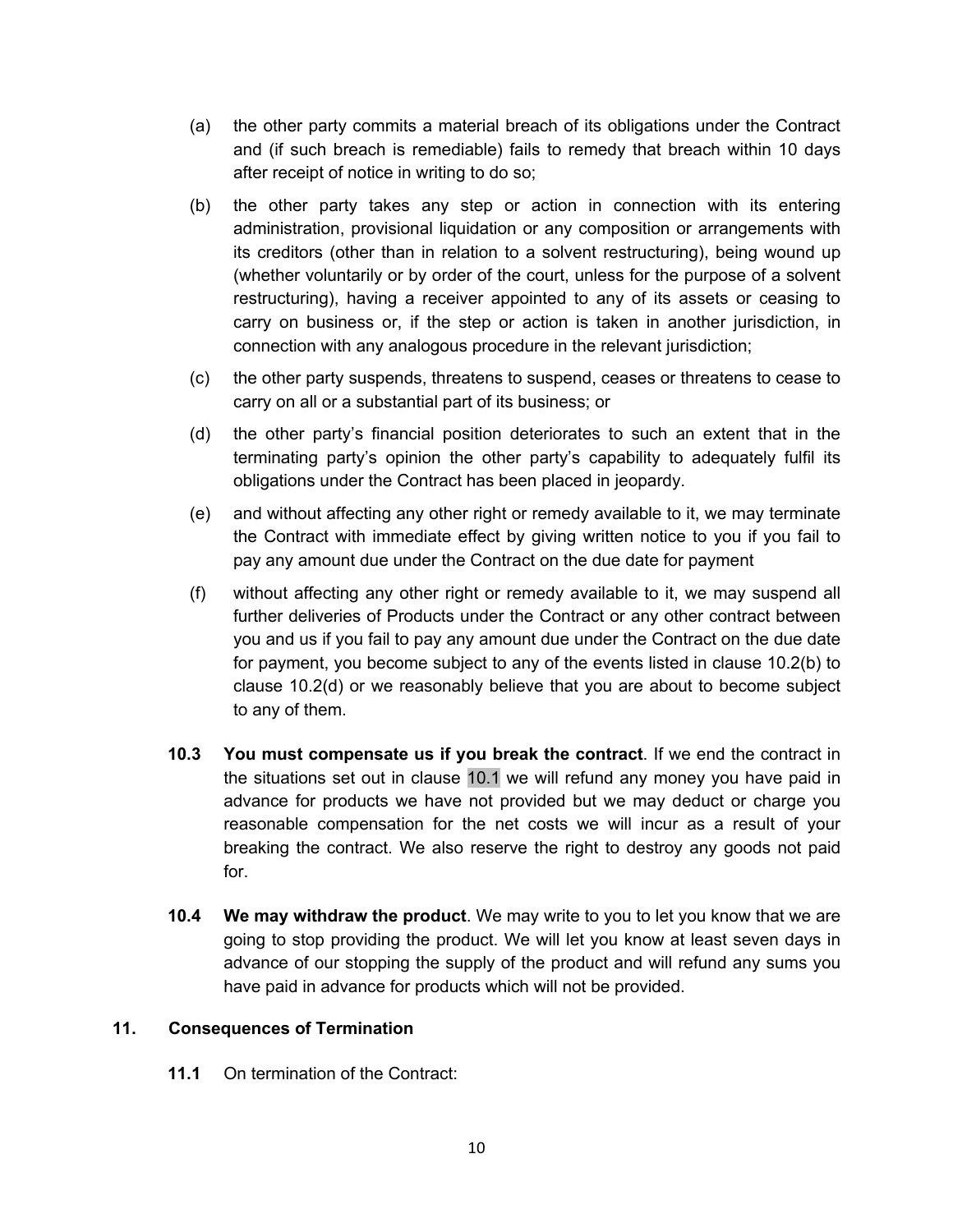- (a) you shall immediately pay to us all of our outstanding unpaid invoices and interest and, in respect of Products supplied but for which no invoice has been submitted, we shall submit an invoice, which shall be payable by you immediately on receipt;
- (b) you shall return all of the Products which have been delivered but not fully paid for unless some of the Products have already been used in which case they cannot be returned and must be paid for. If you fail to return all products (where none have been used), then we may enter your premises and take possession of them. Until they have been returned, you shall be solely responsible for their safe keeping and will not use them for any purpose not connected with this Contract.
- **11.2** Termination of the Contract shall not affect any rights, remedies, obligations and liabilities of the parties that have accrued up to the date of termination including the right to claim damages in respect of any breach of the Contract which existed at or before the date of termination.

# **12. If there is a problem with the product**

**12.1 How to tell us about problems**. If you have any questions or complaints about the product, please contact us. You can telephone our customer service team on 01709 369222 or write to us at sales@hinelabels.com or Hope Street, Rotherham. Or for Houp.com products phone 0114 4701065, or 07413 269362, or write to us at *sales@houp.com*, or contact us through our website www.houp.com

**Your obligation to return rejected products**. If you wish to exercise your legal rights to reject products you must either return them all in person to where you bought them, post them back to us in full or (if they are not suitable for posting) allow us to collect them all from you. We will pay the costs of postage or collection. Please call customer services on 01709 369222 or email us at sales@hinelabels.com for a return label or to arrange collection. Or for Houp.com products phone 0114 4701065, or 07413 269362, or write to us at *sales@houp.com*, or contact us through our website *www.houp.com*. If not all the goods can be returned because you have used some of them, you cannot reject the products.

# **13. Your Rights in respect of defective goods**

# **13.1 We warrant that on delivery, the Products shall:**

- (a) conform in all material respects with their description and any applicable Product Specification; and
- (b) be free from material defects in design, material and workmanship.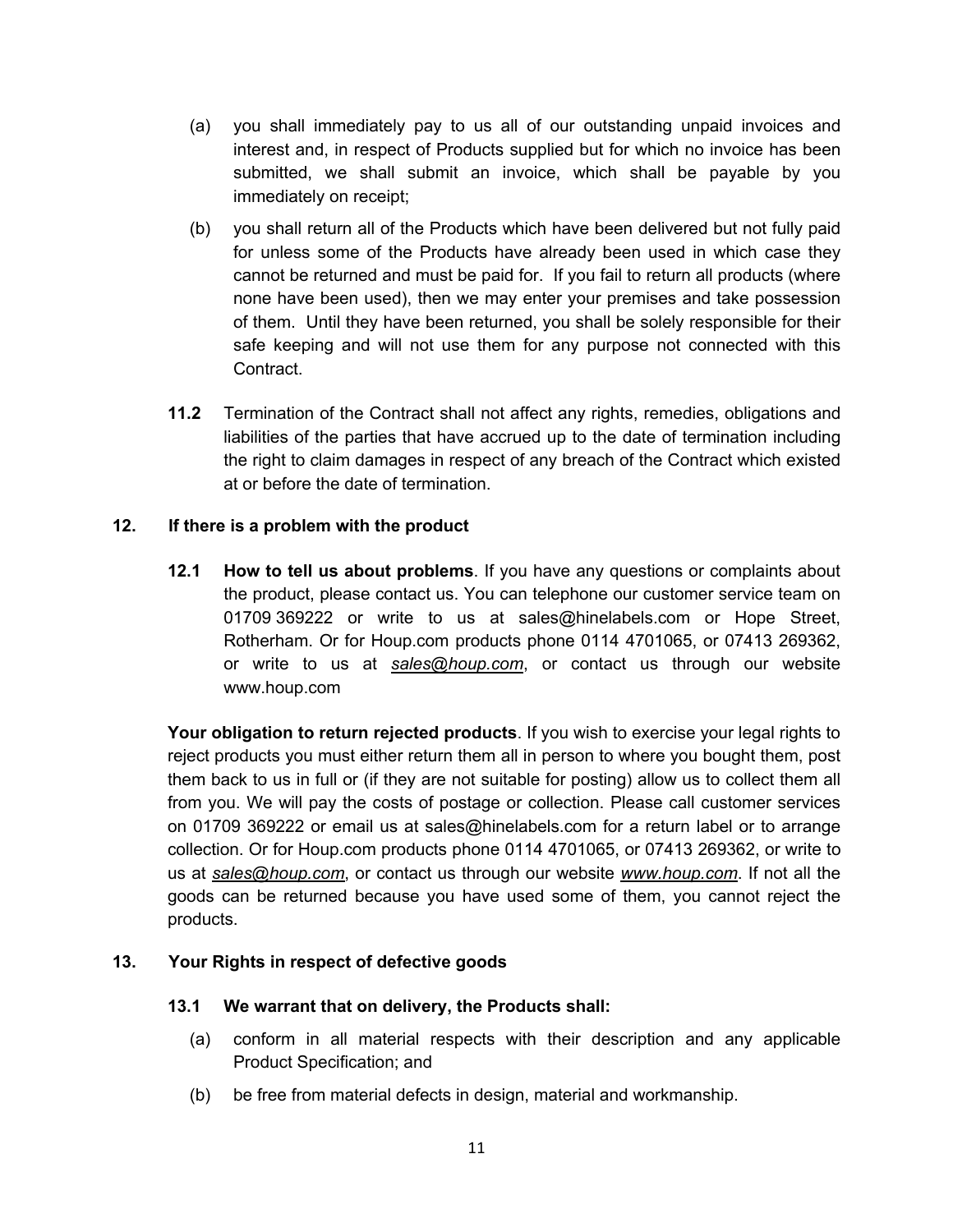- **13.2** We shall, at our option, repair or replace the defective Products, or refund the price of the defective Products in full if:
	- (a) you give notice in writing within 30 days of delivery or collection that some or all of the Products do not comply with the warranty set out in clause 13.1;
	- (b) we are given a reasonable opportunity of examining all such Products; and
	- (c) you (if asked to do so by us) return such Products in full to our place of business. If justified, the cost of transport will be met by us.
- **13.3** We shall not be liable for the Products' failure to comply with the warranty in clause 13.1 if:
	- (a) you make any further use of such Products after giving notice in accordance with clause 13.2;
	- (b) the defect arises because you failed to follow our oral or written instructions as to the storage, commissioning, installation, use and maintenance of the Products or (if there are none) good trade practice regarding the same;
	- (c) the defect arises as a result of us following any drawing, design or Product Specification supplied by you;
	- (d) you alter or repair such Products without our written consent;
	- (e) the defect arises as a result of general usage fair wear and tear, wilful damage, negligence, or abnormal storage or working conditions; or
	- (f) the Products differ from their description or the Product Specification as a result of changes made to ensure they comply with applicable statutory or regulatory requirements.
- **13.4** Except as provided in this clause 13, we shall have no liability to you in respect of the Products' failure to comply with the warranty set out in clause 13.1.
	- (a) The terms of these Conditions shall apply to any repaired or replacement products supplied by us.

# **14. Price and payment**

**14.1 Where to find the price for the product**. The price of the product (which excludes VAT) will be the price as told to you in our quote or over the telephone or set out in our brochure or on our website or told to you in the course of email exchanges. We take all reasonable care to ensure that the price of the product advised to you is correct. However please see clause 14.3 for what happens if we discover an error in the price of the product you order.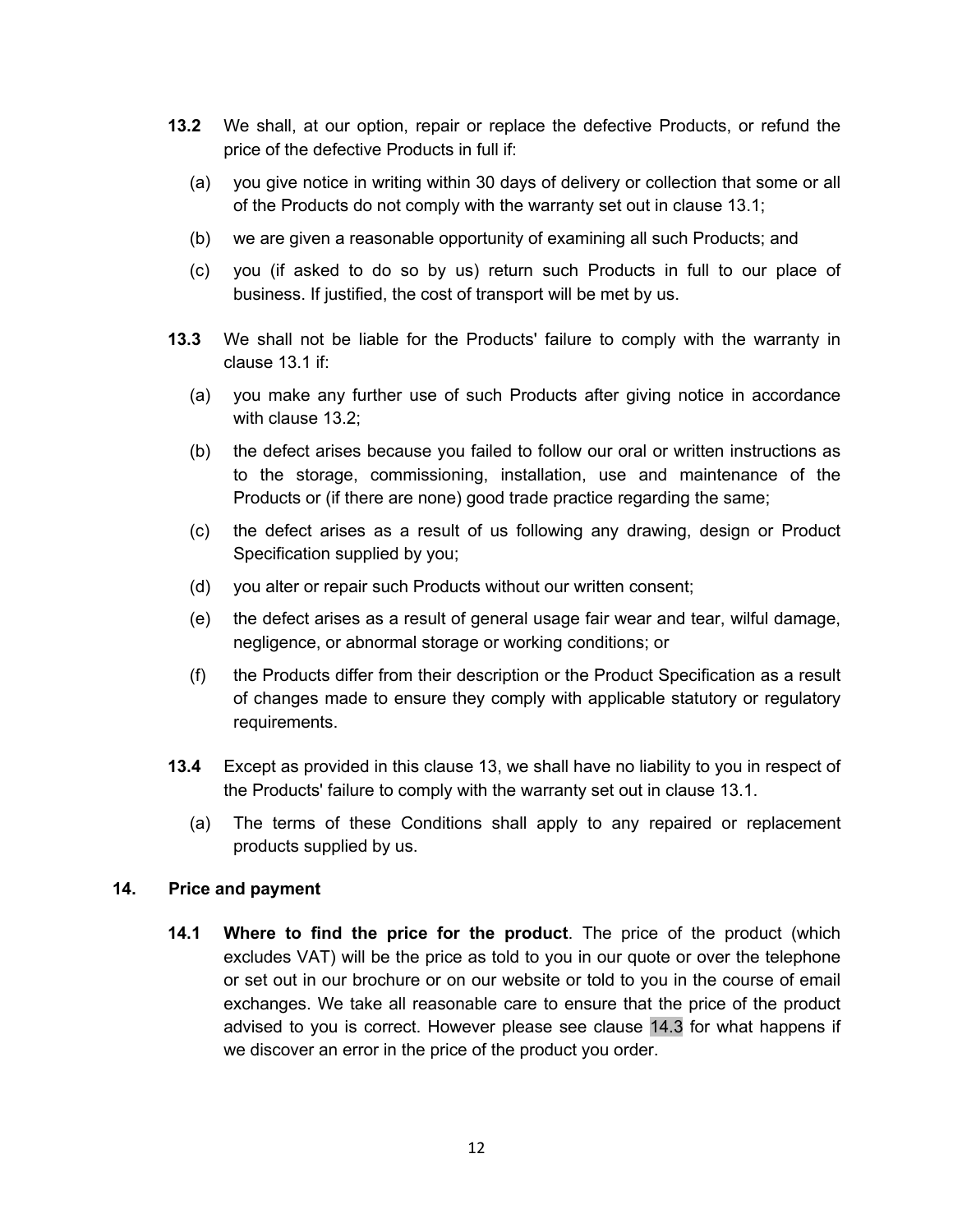- **14.2 We will pass on changes in the rate of VAT**. If the rate of VAT changes between your order date and the date we supply the product, we will adjust the rate of VAT that you pay, unless you have already paid for the product in full before the change in the rate of VAT takes effect.
- **14.3 What happens if we got the price wrong**. It is always possible that, despite our best efforts, some of the products we sell may be incorrectly priced. We will normally check prices before accepting your order so that, where the product's correct price at your order date is less than our stated price at your order date, we will charge the lower amount. If the product's correct price at your order date is higher than the price stated to you, we will contact you for your instructions before we accept your order. If we accept and process your order where a pricing error is obvious and unmistakeable and could reasonably have been recognised by you as a mispricing, we may end the contract, refund you any sums you have paid and require the return of any goods provided to you.

#### **14.4**

# **14.5 Payment Terms**

# **Non Account Holders**

Non account holders must pay for goods prior to any work being undertaken, unless there is agreement in writing otherwise. We accept payment with all credit and debit cards (except American Express) and also bank transfers, cash and cheques.

# **14.5 Account Holders**

 Customers may request a credit account after a period of successful trading. Account opening forms will be sent to the Customers and must be completed prior to the signing of an account agreement.

 A credit account will only be opened upon the receipt of satisfactory credit and reference checks.

#### **Account Terms**

If Hine (the seller) agrees to offer credit terms, the Customer (Buyer) unconditionally guarantees to pay the Seller the due amount in full within the timeframe agreed in the account agreement.

 If the Buyer defaults upon their payment terms, Hine (the Seller) will take appropriate action to recover payment due in full.

**14.6 We can charge interest if you pay late**. If you do not make any payment to us by the due date we may charge interest to you on the overdue amount pursuant to the Late Payment of Commercial Debts Interest Act 1988 at the rate applicable from time to time. This interest shall accrue on a daily basis from the due date until the date of actual payment of the overdue amount, whether before or after judgment. You must pay us interest together with any overdue amount.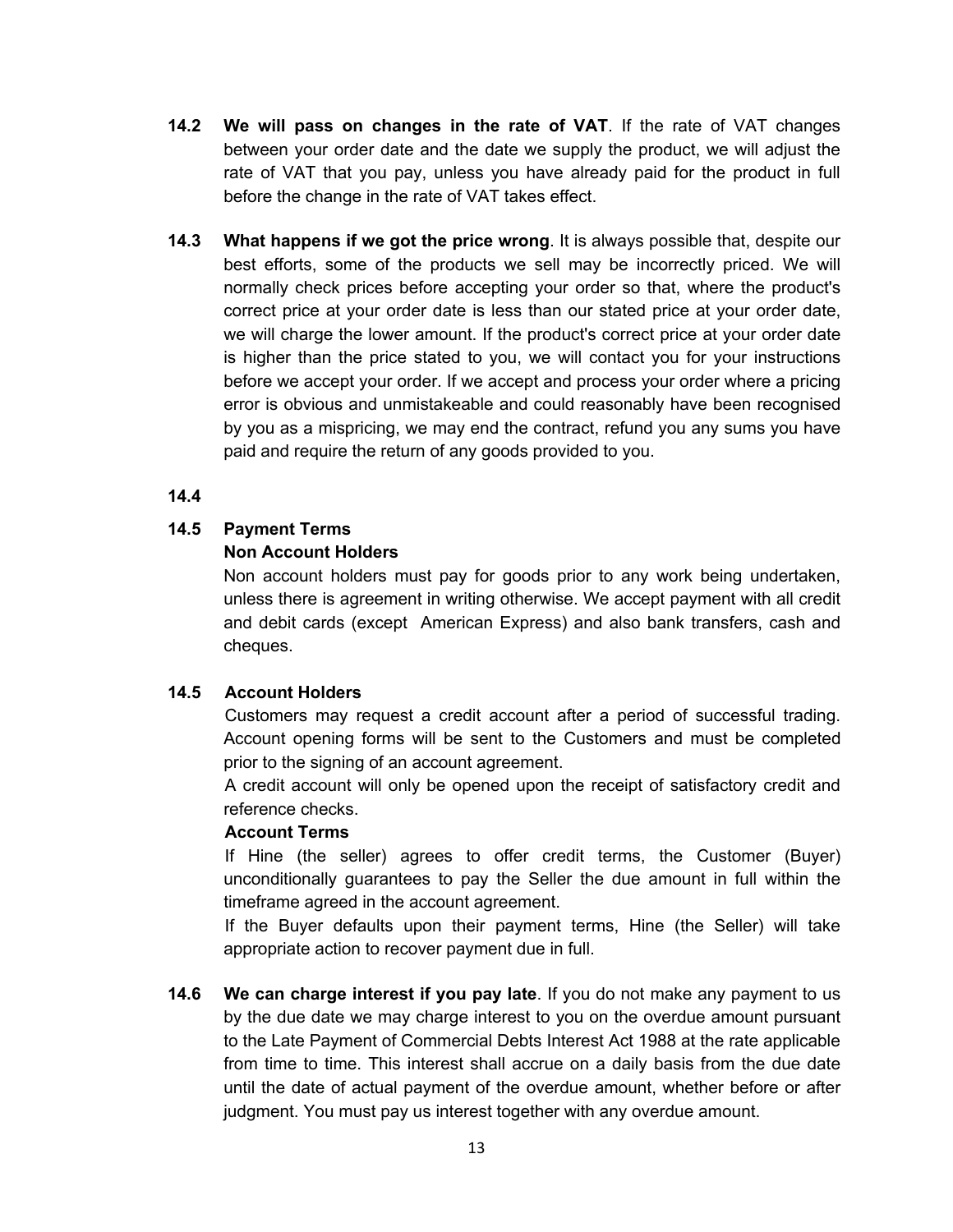**14.7 What to do if you think an invoice is wrong**. If you think an invoice is wrong please contact us promptly to let us know. You will not have to pay any interest until the dispute is resolved. Once the dispute is resolved we will charge you interest on correctly invoiced sums from the original due date.

#### **15. Our responsibilities for loss or damage suffered by you if you are a business**

- **15.1** Nothing in these terms shall limit or exclude our liability for:
	- (a) death or personal injury caused by our negligence, or the negligence of our employees, agents or subcontractors (as applicable);
	- (b) fraud or fraudulent misrepresentation;
	- (c) breach of the terms implied by section 12 of the Sale of Goods Act 1979 or section 2 of the Supply of Goods and Services Act 1982; or
	- (d) defective products under the Consumer Protection Act 1987.
- **15.2** Except to the extent expressly stated in clause 15.1 all terms implied by sections 13 to 15 of the Sale of Goods Act 1979 and sections 3 to 5 of the Supply of Goods and Services Act 1982 are excluded.
- **15.3** Subject to clause 15.1:
	- (a) we shall not be liable to you, whether in contract, tort (including negligence), breach of statutory duty, or otherwise, for any loss of profit, loss of sales or business, loss of agreements or contracts, loss of anticipated savings, loss of use or corruption of software, data or information, loss of or damage to goodwill or any indirect or consequential loss arising under or in connection with any contract between us; and
	- (b) our total liability to you for all other losses arising under or in connection with any contract between us, whether in contract, tort (including negligence), breach of statutory duty, or otherwise, shall be limited to the value of the goods purchased under the contract.

#### **16. Other important terms**

**16.1 We may transfer this agreement to someone else**. We may transfer our rights and obligations under these terms to another organisation. We will contact you to let you know if we plan to do this. If you are unhappy with the transfer you may contact us to end the contract within five days of us telling you about it and we will refund you any payments you have made in advance for products not provided.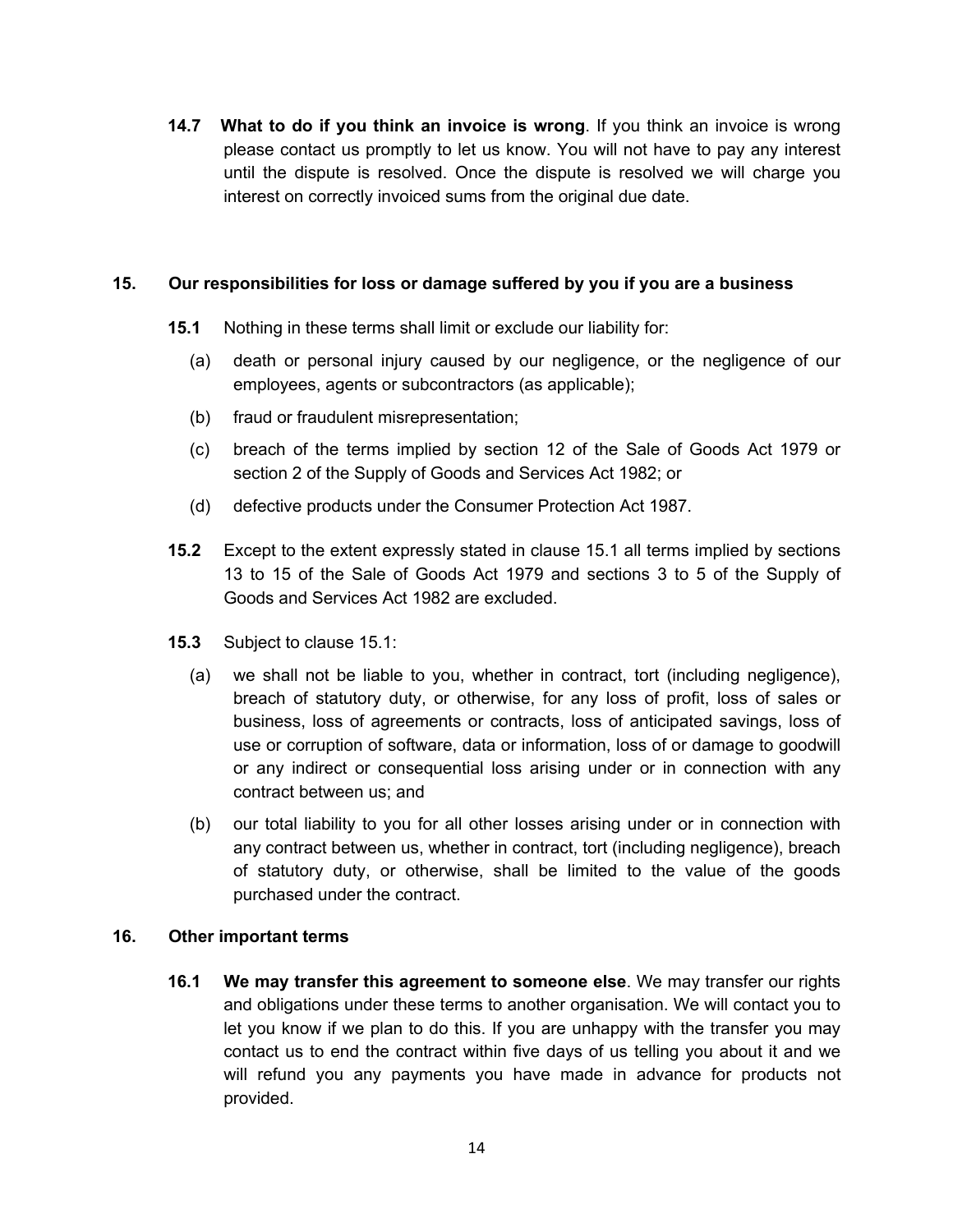- **16.2 You need our consent to transfer your rights to someone else (except that you can always transfer our guarantee)**. You may only transfer your rights or your obligations under these terms to another person if we agree to this in writing.
- **16.3 Nobody else has any rights under this contract (except someone you pass your guarantee on to**). This contract is between you and us. No other person shall have any rights to enforce any of its terms, except as explained in clause 16.2 in respect of our guarantee. Neither of us will need to get the agreement of any other person in order to end the contract or make any changes to these terms.
- **16.4 If a court finds part of this contract illegal, the rest will continue in force**. Each of the paragraphs of these terms operates separately. If any court or relevant authority decides that any of them are unlawful, the remaining paragraphs will remain in full force and effect.
- **16.5 Even if we delay in enforcing this contract, we can still enforce it later**. If we do not insist immediately that you do anything you are required to do under these terms, or if we delay in taking steps against you in respect of your breaking this contract, that will not mean that you do not have to do those things and it will not prevent us taking steps against you at a later date. For example, if you miss a payment and we do not chase you but we continue to provide the products, we can still require you to make the payment at a later date.
- **16.6 Which laws apply to this contract and where you may bring legal proceedings.** If you are a business, any dispute or claim arising out of or in connection with a contract between us or its subject matter or formation (including non-contractual disputes or claims) shall be governed by and construed in accordance with the law of England and Wales and the courts of England and Wales shall have exclusive jurisdiction to settle any such dispute or claim.

# **17. Data Protection**

**17.1** You and us will comply with all applicable requirements of the Data Protection legislation. This clause 17 is in addition to, and does not relieve, remove or replace, a party's obligations or rights under the Data Protection Legislation. In this clause 17 Applicable Laws means (for so long as and to the extent that they apply to the Supplier) the law of the European Union, the law of any member state of the European Union and/or Domestic UK Law; and Domestic UK Law means the UK Data Protection Legislation and any other law that applies in the UK.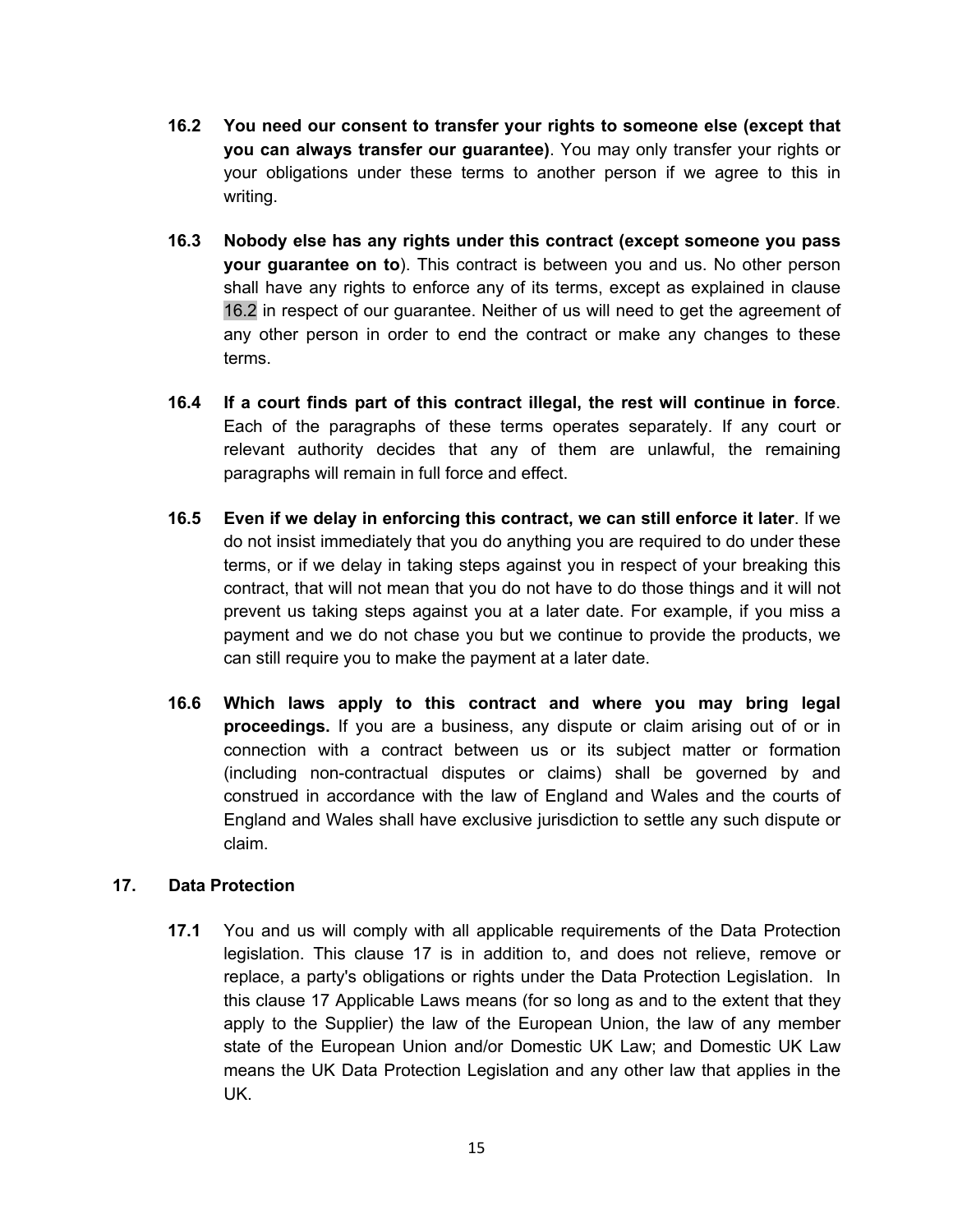- **17.2** You and us acknowledge that for the purposes of the Data Protection Legislation, you are the controller and we are the processor.
- **17.3** Without prejudice to the generality of clause 17.1, you will ensure that you have all necessary appropriate consents and notices in place to enable lawful transfer of the personal data to us for the duration and purposes of the Contract.
- **17.4** Without prejudice to the generality of clause 17.1, we shall, in relation to any personal data processed in connection with the performance by us of our obligations under the Contract:
	- (a) process that personal data only on your documented written instructions unless we are required by Applicable Laws to otherwise process that personal data. Where we are relying on Applicable Laws as the basis for processing personal data, we shall promptly notify you of this before performing the processing required by the Applicable Laws unless those Applicable Laws prohibit us from so notifying you.
	- (b) ensure that all personnel who have access to and/or process personal data are obliged to keep the personal data confidential; and
	- (c) mot transfer any personal data outside of the European Economic Area unless your prior written consent has been obtained and the following conditions are fulfilled;
		- (i) you or us has provided appropriate safeguards in relation to the transfer;
		- (ii) the data subject (as defined in the Data Protection Legislation) has enforceable rights and effective legal remedies;
		- (iii) we comply with our obligations under the Data Protection Legislation by providing an adequate level of protection to any personal data that is transferred; and
		- (iv) we comply with reasonable instructions notified to us in advance by you with respect to the processing of the personal data;
	- (d) assist you, at your cost, in responding to any request from a data subject and in ensuring compliance with your obligations under the Data Protection Legislation with respect to security, breach notifications, impact assessments, and consultations with supervisory authorities or regulators;
	- (e) notify you without undue delay on becoming aware of a personal data breach; and
	- (f) at your written direction, delete or return personal data and copies thereof to you on termination of the Contract unless required by Applicable Law to store the personal data.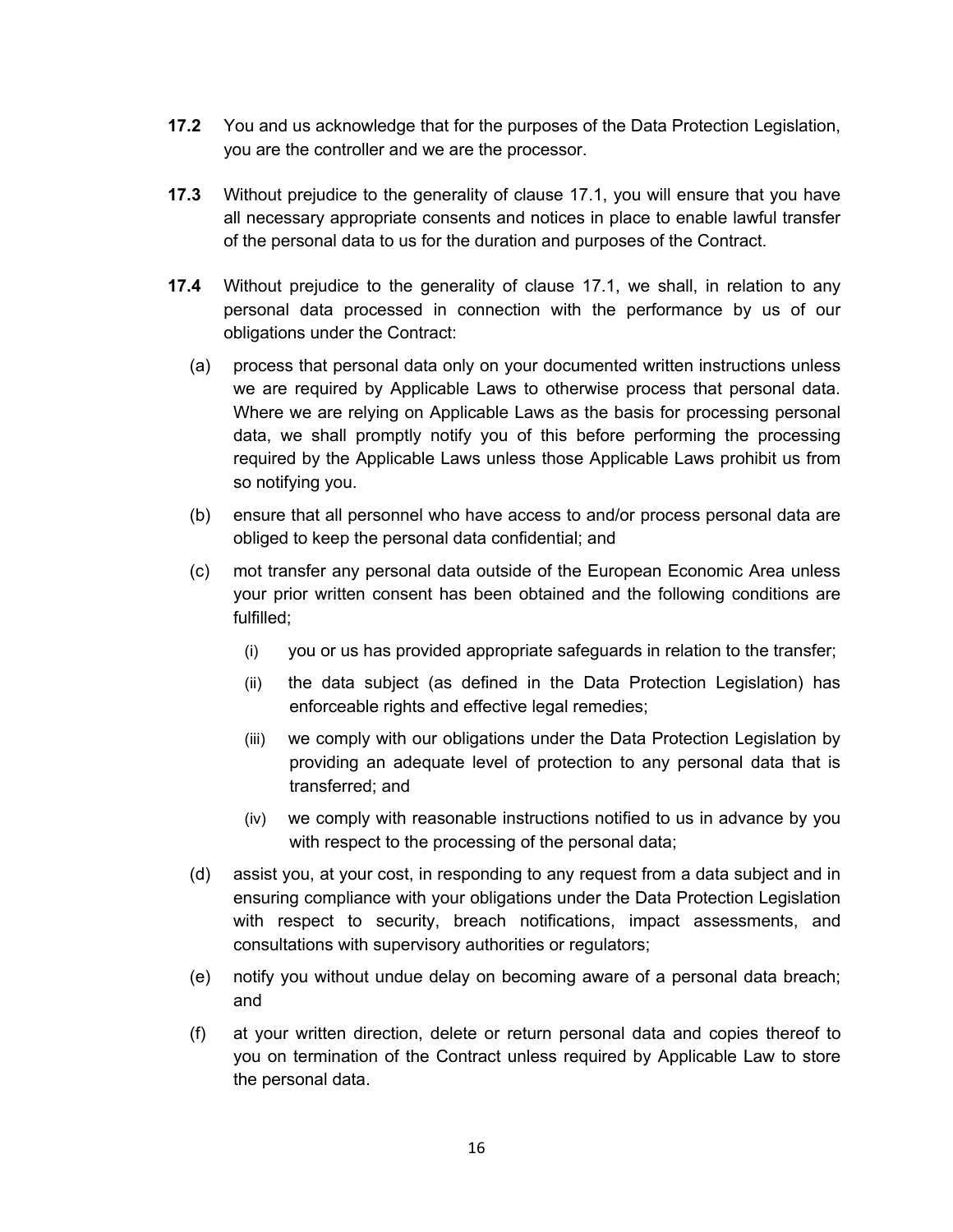**17.5** Either us or you may, at any time on not less than 30 days' notice, revise this clause 17 by replacing it with any applicable controller to processor standard clauses or similar terms forming part of an applicable certification scheme (which shall apply when replaced by attachment to the Contract).

#### **18. Confidentiality**

- **18.1** Us and you undertake to each other that we shall not at any time disclose to any person any confidential information concerning the business, affairs, customers, clients or suppliers of any other party, except as permitted by clause 18.2.
- **18.2** Each of us may disclose the other party's confidential information:
	- (a) to its employees, officers, representatives, subcontractors or advisers who need to know such information for the purposes of carrying out the party's obligations under the Contract. Each of us shall ensure that its employees, officers, representatives, subcontractors or advisers to whom it discloses the other party's confidential information comply with this clause 18; and
	- (b) as may be required by law, a court of competent jurisdiction or any governmental or regulatory authority.
- **18.3** Neither of us shall use the other party's confidential information for any purpose other than to perform its obligations under the Contract.
- **19. Right to renegotiate or terminate. If a Brexit Trigger Event occurs, either you or us may:**
	- **19.1** require the other party to negotiate in good faith an amendment to this agreement to alleviate the Brexit Trigger Event; and
	- **19.2** if no such amendment is made to this agreement within 30 days, terminate this agreement by giving the other party not less than five days and not more than 10 days' written notice.

# **20. Brexit Trigger Event means any of the following events occurring at any time after the UK ceases to be a Member State of the European Union:**

- **20.1** an adverse impact on either our or your ability to perform the agreement in accordance with its terms and the law;
- **20.2** an increase in the costs incurred by you or us in performing the agreement of at least 5% since the price for the products was last agreed;